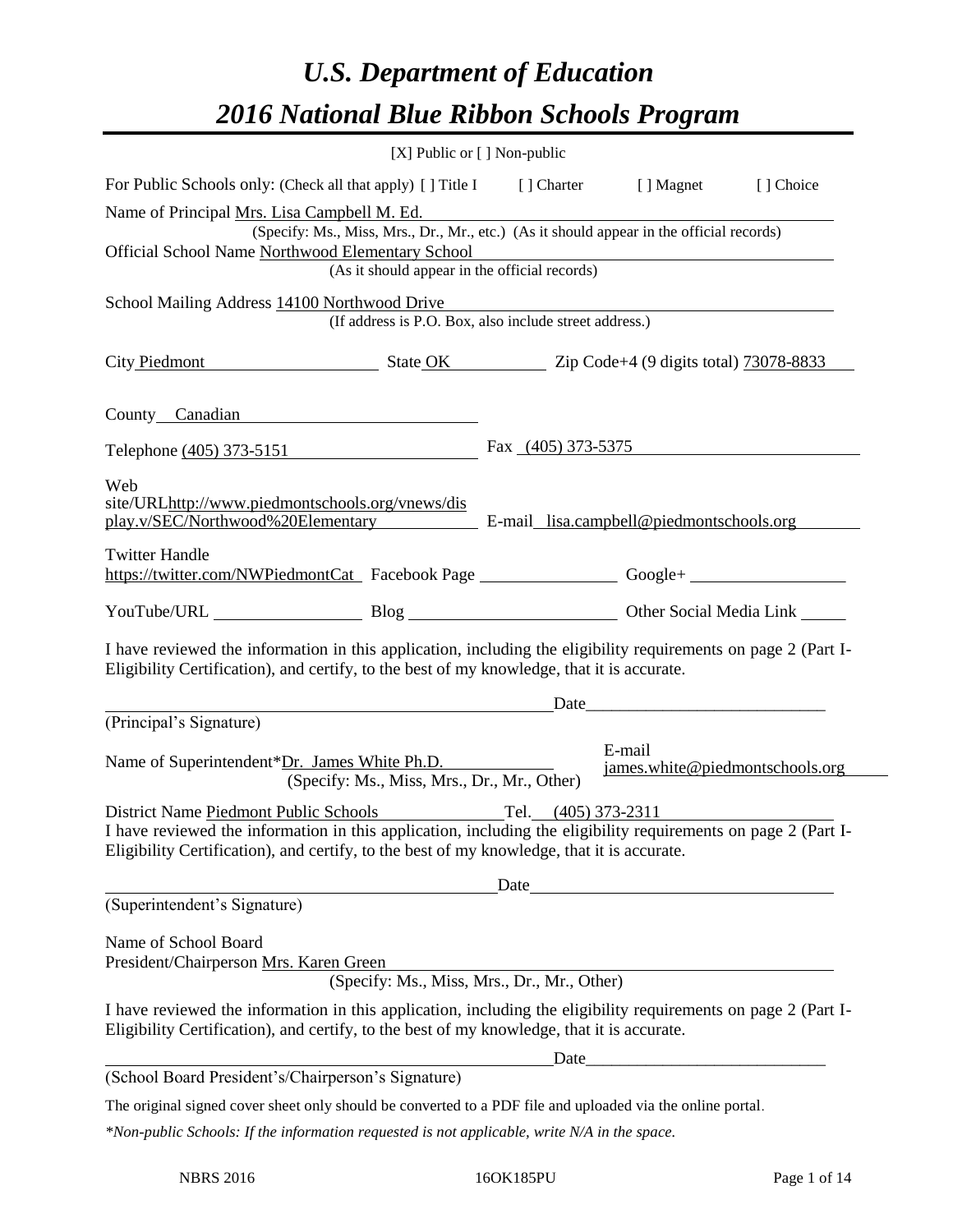The signatures on the first page of this application (cover page) certify that each of the statements below, concerning the school's eligibility and compliance with U.S. Department of Education and National Blue Ribbon Schools requirements, are true and correct.

- 1. The school configuration includes one or more of grades K-12. (Schools on the same campus with one principal, even a K-12 school, must apply as an entire school.)
- 2. The public school has met their state's accountability requirements (i.e., avoided sanctions) in participation, performance in reading (or English language arts) and mathematics, and other academic indicators (i.e., attendance rate and graduation rate) using the most recent accountability results available for the year prior to nomination.
- 3. To meet final eligibility, a public school must meet the state's accountability requirements (i.e., avoided sanctions) in participation, performance in reading (or English language arts) and mathematics, and other academic indicators (i.e., attendance rate and graduation rate) for the year in which they are nominated (2015-2016) and be certified by the state representative. Any status appeals must be resolved at least two weeks before the awards ceremony for the school to receive the award.
- 4. If the school includes grades 7 or higher, the school must have foreign language as a part of its curriculum.
- 5. The school has been in existence for five full years, that is, from at least September 2010 and each tested grade must have been part of the school for the past three years.
- 6. The nominated school has not received the National Blue Ribbon Schools award in the past five years: 2011, 2012, 2013, 2014, or 2015.
- 7. The nominated school has no history of testing irregularities, nor have charges of irregularities been brought against the school at the time of nomination. The U.S. Department of Education reserves the right to disqualify a school's application and/or rescind a school's award if irregularities are later discovered and proven by the state.
- 8. The nominated school or district is not refusing Office of Civil Rights (OCR) access to information necessary to investigate a civil rights complaint or to conduct a district-wide compliance review.
- 9. The OCR has not issued a violation letter of findings to the school district concluding that the nominated school or the district as a whole has violated one or more of the civil rights statutes. A violation letter of findings will not be considered outstanding if OCR has accepted a corrective action plan from the district to remedy the violation.
- 10. The U.S. Department of Justice does not have a pending suit alleging that the nominated school or the school district as a whole has violated one or more of the civil rights statutes or the Constitution's equal protection clause.
- 11. There are no findings of violations of the Individuals with Disabilities Education Act in a U.S. Department of Education monitoring report that apply to the school or school district in question; or if there are such findings, the state or district has corrected, or agreed to correct, the findings.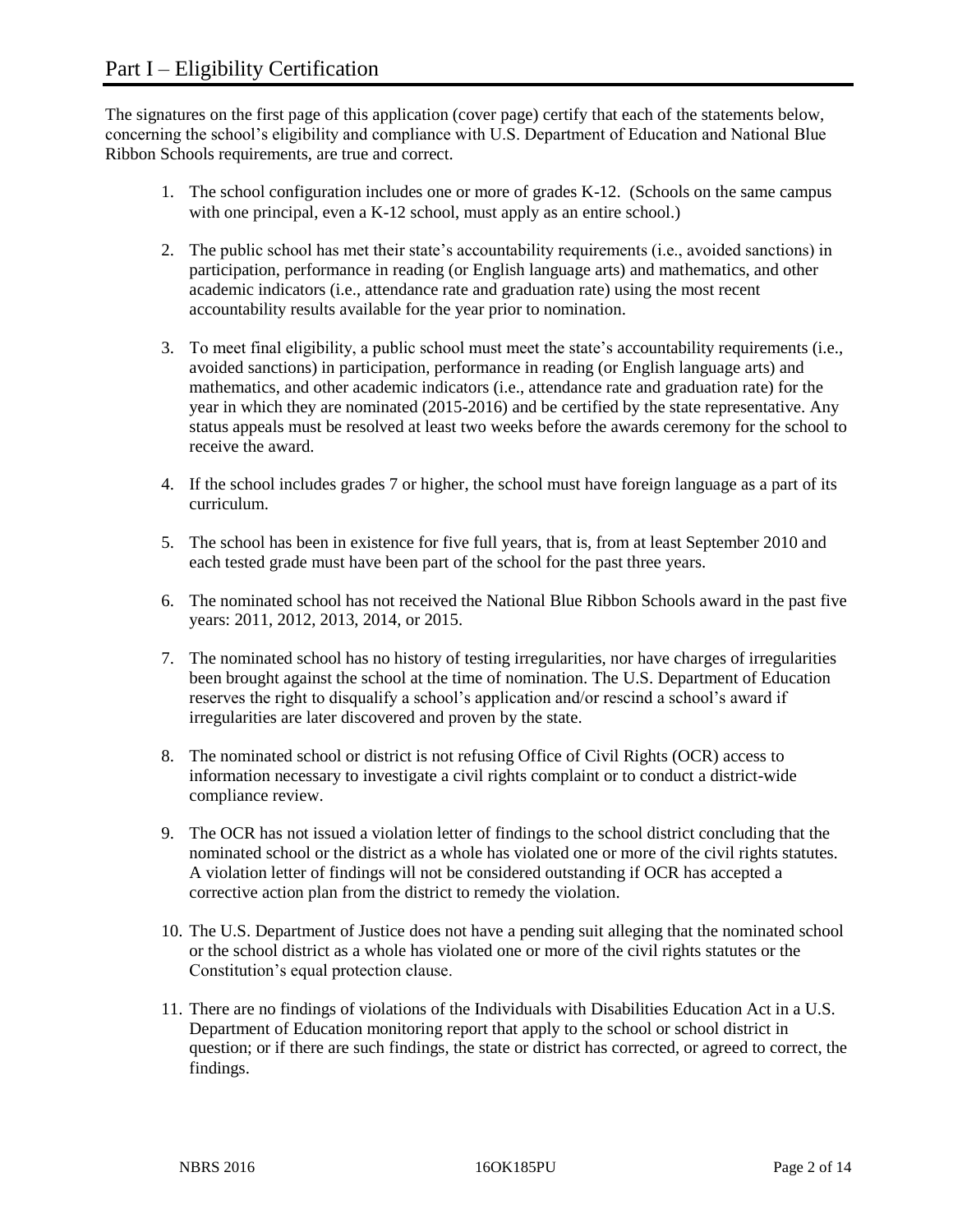#### **Data should be provided for the most recent school year (2015-2016) unless otherwise stated.**

#### **DISTRICT**

1. Number of schools in the district  $\frac{3}{2}$  Elementary schools (includes K-8) (per district designation):  $\frac{1 \text{ Middle/Junior high schools}}{}$ 1 High schools 0 K-12 schools

5 TOTAL

**SCHOOL** (To be completed by all schools)

- 2. Category that best describes the area where the school is located:
	- [] Urban or large central city [ ] Suburban with characteristics typical of an urban area [X] Suburban [ ] Small city or town in a rural area [ ] Rural
- 3. Number of students as of October 1, 2015 enrolled at each grade level or its equivalent in applying school:

| Grade                           | # of         | # of Females | <b>Grade Total</b> |
|---------------------------------|--------------|--------------|--------------------|
|                                 | <b>Males</b> |              |                    |
| <b>PreK</b>                     | 0            | 0            | 0                  |
| K                               | 38           | 39           | 77                 |
| 1                               | 58           | 37           | 95                 |
| $\boldsymbol{2}$                | 59           | 43           | 102                |
| 3                               | 49           | 43           | 92                 |
| $\overline{\mathbf{4}}$         | 57           | 42           | 99                 |
| 5                               | 0            | 0            | $\Omega$           |
| 6                               | 0            | 0            | 0                  |
| 7                               | 0            | 0            | 0                  |
| 8                               | 0            | 0            | 0                  |
| 9                               | 0            | 0            | 0                  |
| 10                              | 0            | 0            | 0                  |
| 11                              | 0            | 0            | $\Omega$           |
| 12 or higher                    | 0            | 0            | $\Omega$           |
| <b>Total</b><br><b>Students</b> | 261          | 204          | 465                |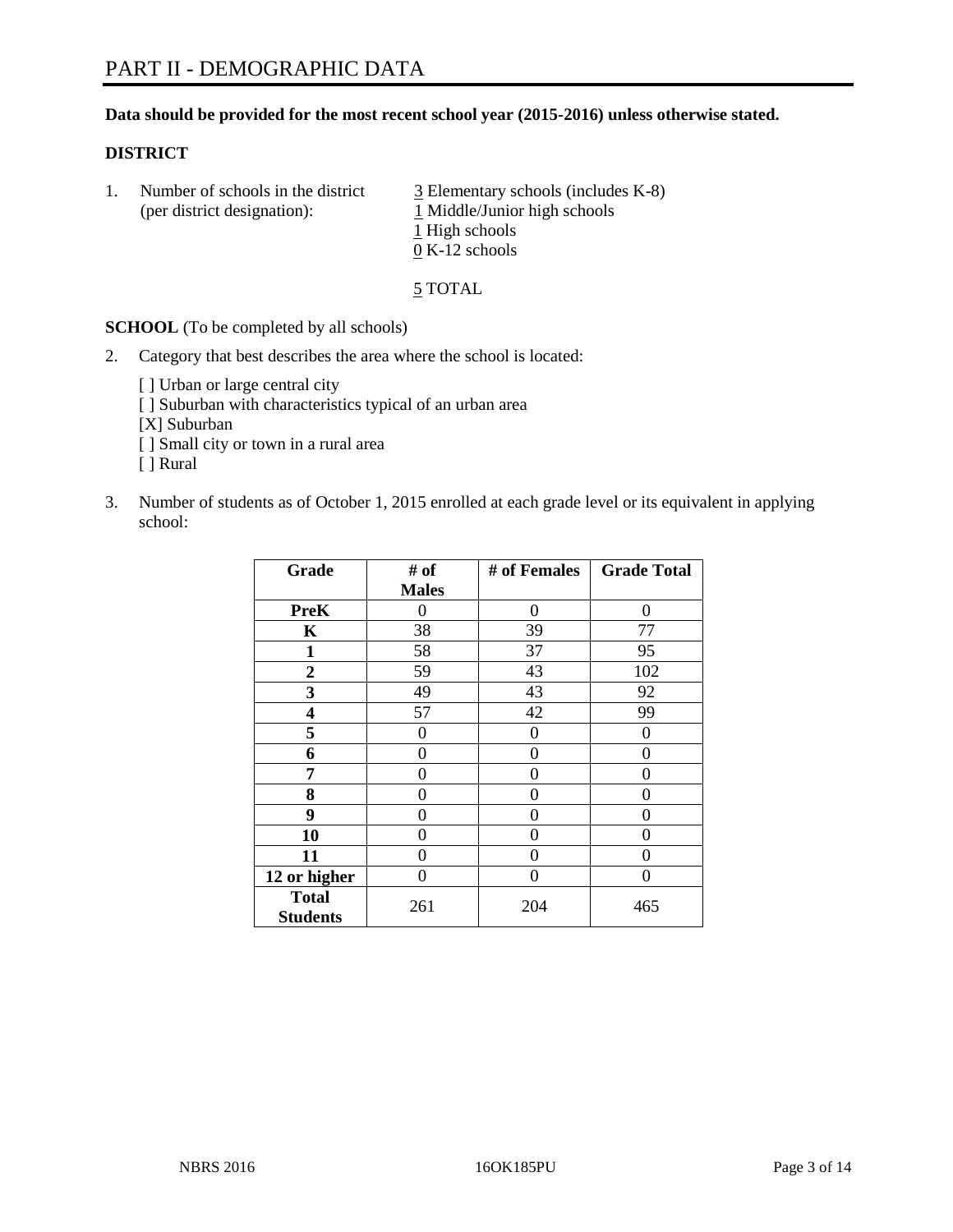the school: 6 % Asian

4. Racial/ethnic composition of  $\frac{7}{9}$ % American Indian or Alaska Native 4 % Black or African American 9 % Hispanic or Latino 0 % Native Hawaiian or Other Pacific Islander 68 % White 6 % Two or more races **100 % Total**

(Only these seven standard categories should be used to report the racial/ethnic composition of your school. The Final Guidance on Maintaining, Collecting, and Reporting Racial and Ethnic Data to the U.S. Department of Education published in the October 19, 2007 *Federal Register* provides definitions for each of the seven categories.)

5. Student turnover, or mobility rate, during the  $2014 - 2015$  school year:  $8\%$ 

This rate should be calculated using the grid below. The answer to (6) is the mobility rate.

| <b>Steps For Determining Mobility Rate</b>         | Answer |  |
|----------------------------------------------------|--------|--|
| $(1)$ Number of students who transferred to        |        |  |
| the school after October 1, 2014 until the         | 27     |  |
| end of the 2014-2015 school year                   |        |  |
| (2) Number of students who transferred             |        |  |
| <i>from</i> the school after October 1, 2014 until | 8      |  |
| the end of the 2014-2015 school year               |        |  |
| (3) Total of all transferred students [sum of      | 35     |  |
| rows $(1)$ and $(2)$ ]                             |        |  |
| (4) Total number of students in the school as      | 438    |  |
| of October 1, 2014                                 |        |  |
| (5) Total transferred students in row (3)          | 0.080  |  |
| divided by total students in row (4)               |        |  |
| $(6)$ Amount in row $(5)$ multiplied by 100        | 8      |  |

6. English Language Learners (ELL) in the school:  $8\%$ 

35 Total number ELL

Specify each non-English language represented in the school (separate languages by commas): Yoruba, Arabic, Bangladesh, Bagalee, Spanish, Swahili, Chinese, Vietnamese, Malayalam, Urdu, Hindi, Japanese, Thai, Punjabi

| Students eligible for free/reduced-priced meals: | 25 % |
|--------------------------------------------------|------|
| Total number students who qualify:               | 116  |

8. Students receiving special education services: 17 % 80 Total number of students served

Indicate below the number of students with disabilities according to conditions designated in the Individuals with Disabilities Education Act. Do not add additional conditions. It is possible that students may be classified in more than one condition.

| 5 Autism                              | 1 Orthopedic Impairment                 |
|---------------------------------------|-----------------------------------------|
| 0 Deafness                            | 4 Other Health Impaired                 |
| 0 Deaf-Blindness                      | 13 Specific Learning Disability         |
| 2 Emotional Disturbance               | 42 Speech or Language Impairment        |
| 1 Hearing Impairment                  | 0 Traumatic Brain Injury                |
| 0 Mental Retardation                  | 1 Visual Impairment Including Blindness |
| $\underline{0}$ Multiple Disabilities | 60 Developmentally Delayed              |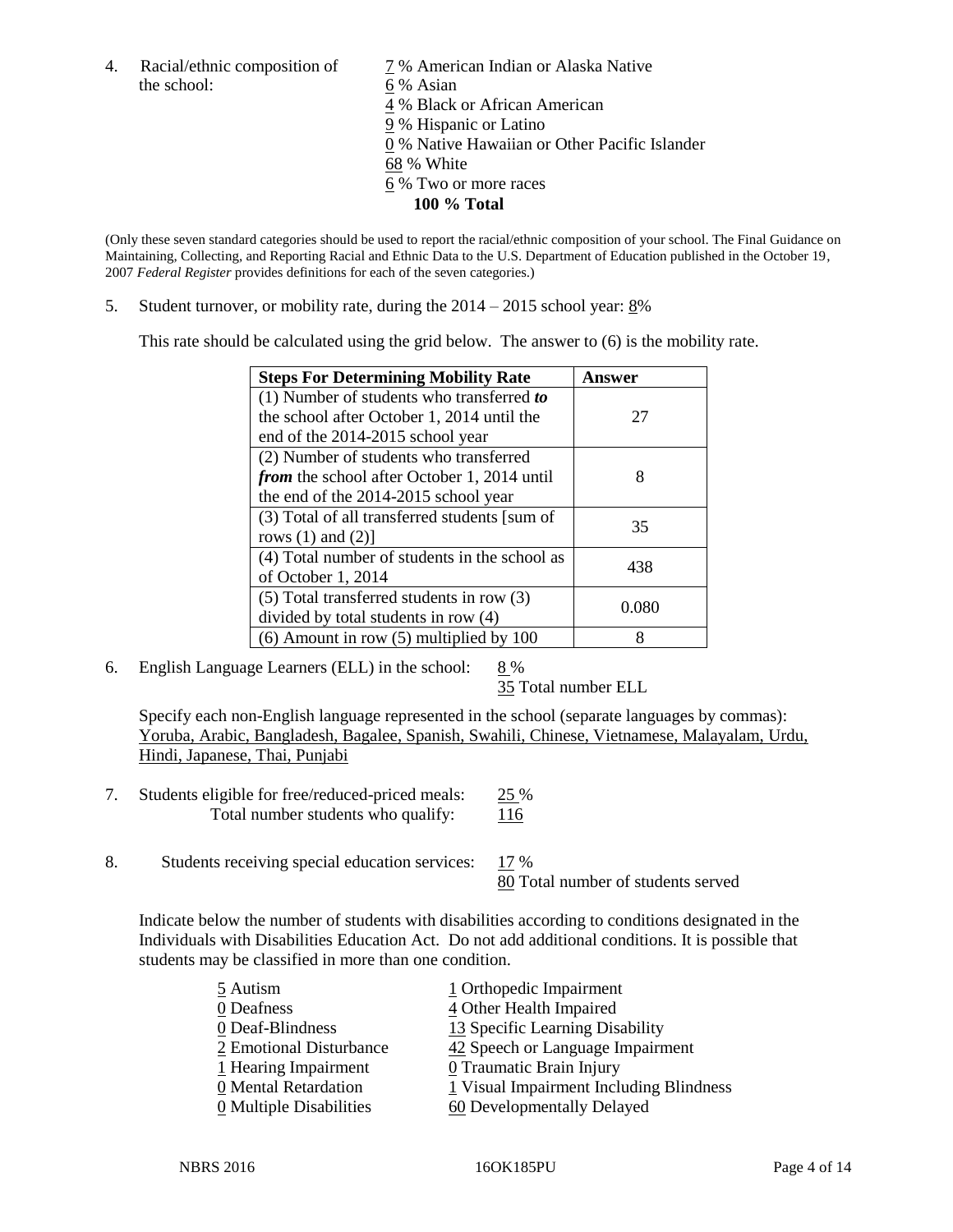- 9. Number of years the principal has been in her/his position at this school:  $6$
- 10. Use Full-Time Equivalents (FTEs), rounded to nearest whole numeral, to indicate the number of school staff in each of the categories below:

|                                       | <b>Number of Staff</b>      |
|---------------------------------------|-----------------------------|
| Administrators                        |                             |
| Classroom teachers                    | 23                          |
| Resource teachers/specialists         |                             |
| e.g., reading, math, science, special | 9                           |
| education, enrichment, technology,    |                             |
| art, music, physical education, etc.  |                             |
| Paraprofessionals                     |                             |
| Student support personnel             |                             |
| e.g., guidance counselors, behavior   |                             |
| interventionists, mental/physical     |                             |
| health service providers,             | $\mathcal{D}_{\mathcal{L}}$ |
| psychologists, family engagement      |                             |
| liaisons, career/college attainment   |                             |
| coaches, etc.                         |                             |

- 11. Average student-classroom teacher ratio, that is, the number of students in the school divided by the FTE of classroom teachers, e.g., 22:1 20:1
- 12. Show daily student attendance rates. Only high schools need to supply yearly graduation rates.

| <b>Required Information</b> | 2014-2015 | 2013-2014 | 2012-2013 | 2011-2012 | 2010-201 |
|-----------------------------|-----------|-----------|-----------|-----------|----------|
| Daily student attendance    | 96%       | 96%       | 96%       | 96%       | 96%      |
| High school graduation rate | 9%        | 0%        | 0%        | 9%        | 0%       |

#### 13. **For high schools only, that is, schools ending in grade 12 or higher.**

Show percentages to indicate the post-secondary status of students who graduated in Spring 2015.

| <b>Post-Secondary Status</b>                  |    |
|-----------------------------------------------|----|
| Graduating class size                         |    |
| Enrolled in a 4-year college or university    | 0% |
| Enrolled in a community college               | 0% |
| Enrolled in career/technical training program | 0% |
| Found employment                              | 0% |
| Joined the military or other public service   | 0% |
| Other                                         | በ% |

14. Indicate whether your school has previously received a National Blue Ribbon Schools award. Yes No X

If yes, select the year in which your school received the award.

15. In a couple of sentences, provide the school's mission or vision statement.

Northwood Elementary School is committed to educating the whole child while providing a safe and nurturing environment that promotes a passion for life-long learning, respect for self and others, and an appreciation for individual differences.

16. **For public schools only**, if the school is a magnet, charter, or choice school, explain how students are chosen to attend.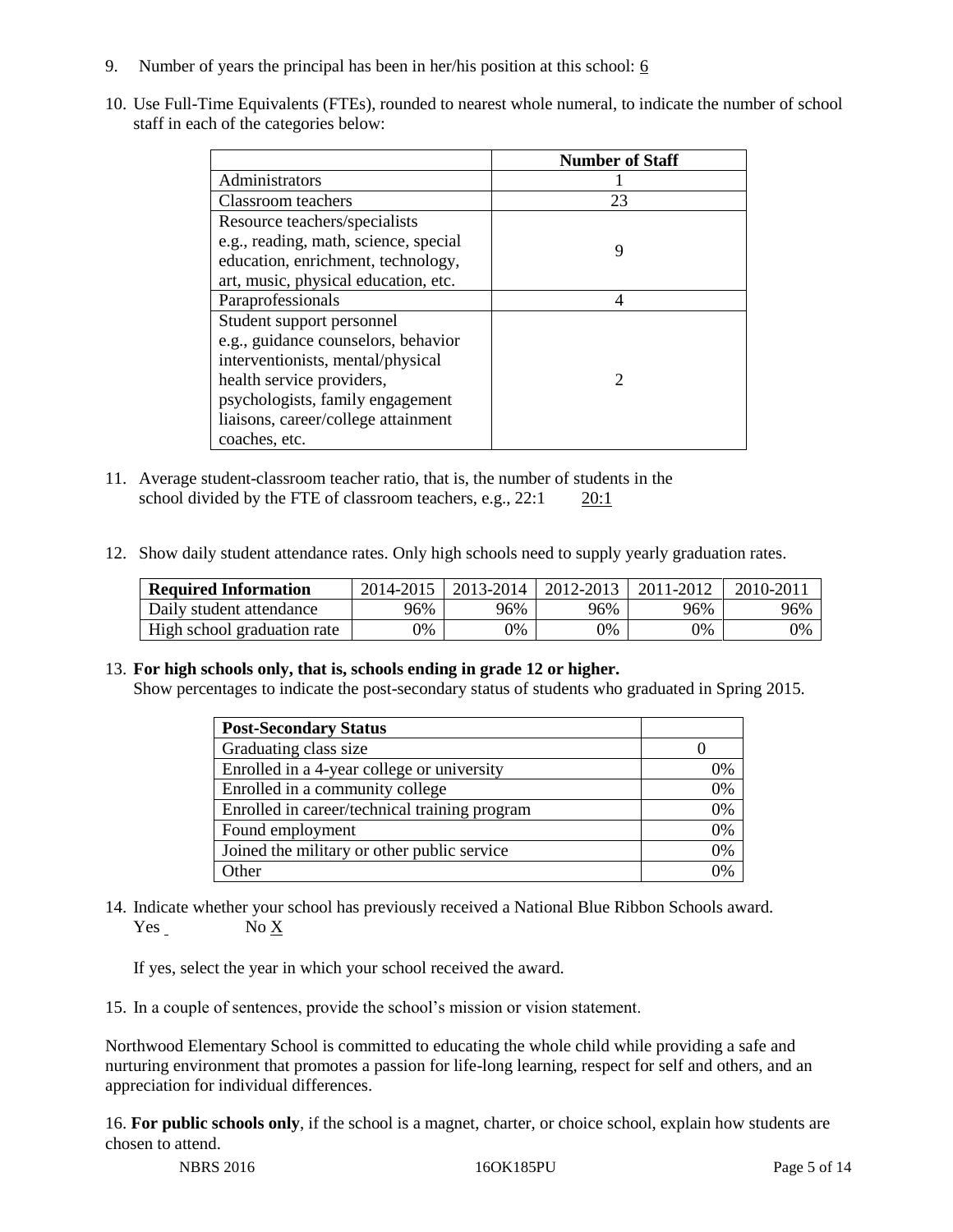# PART III – SUMMARY

Many families move to Piedmont, Oklahoma to take advantage of the opportunities at Piedmont Schools, which are consistently rated among the top in the state, with strong test scores, impressive graduation and attendance rates and a plethora of extra-curricular sports and activities for students to participate in. The Piedmont School district covers 96 square miles. While considered a suburb of Oklahoma City, our boundaries reach west to rural Okarche, south to suburban Yukon, north to rural Cashion and east to the metropolitan Oklahoma City. In addition to the impressive school system, families enjoy the bonus of the small town atmosphere of town festivals and parades, tight-knit community organizations and that "everybody knows your name" feel.

Northwood Elementary School serves students in grades kindergarten through fourth grade. We are completing our sixth year, since opening in the fall of 2010. Northwood has the most diverse population of the three Piedmont elementary schools, as our school attendance area pulls from the poor rural areas and the moderately-valued neighborhoods in close proximity to the school, which borders the Oklahoma City metro. While our enrollment has grown consistently over the past six years; so has the diversity of our population and our free and reduced lunch count numbers. With this significant growth, new challenges have come.

During our opening year, the student body was a fairly homogeneous group—middle-to-upper class (mostly Caucasian) families, many with stay at home moms, who strove for academic excellence. These students had involved parents who pushed their students to succeed. Over the past six years, our demographics have changed. Our most-recent free and reduced count is twenty-five percent, and now almost one-third of our students are non-Caucasian. On the first day of school this year, three of our students spoke no English. Currently, we send thirty-eight backpacks of food home with students to help keep them from being hungry on the weekends.

At Northwood Elementary School, our mission is simple: Northwood Elementary School is committed to educating the whole child while providing a safe and nurturing environment that promotes a passion for lifelong learning, respect for self and others, and an appreciation of individual differences.

We know that in order to reach students academically, we must first take care of their basic needs. For example, our school nurse schedules free immunization vans twice each year to make sure students receive necessary vaccinations—including influenza and meningitis vaccines. All office staff employees are CPR and First Aide certified, and receive annual training in regards to allergies, diabetes management and other specific student health needs. The school counselor coordinates our Food Backpack program. Students experiencing traumatic situations at home, such as divorce, death or other loss are provided support through our school counseling program, Calm Waters groups and individual counseling. Also, we connect families to outside resources—optometrists, dentists, food subsidy programs, counselors, etc. We know that healthy children are better able to engage in the learning process.

Our student body represents many different cultures—Hispanic, Vietnamese, Middle Eastern, to name a few. At least thirteen different languages are spoken in our families' homes. We have worked very hard to build strong relationships with our diverse families. Teachers have participated in professional development opportunities to better understand cultural differences. Our families are encouraged to share their languages and cultures with us. This year, our school-wide theme has been "Oh, the places we'll go . . ." Each month we "travel" to a different part of the world to learn about the geography, customs and the people who live there. These "travels" have allowed our children from diverse backgrounds to feel valued. This has proven to be a powerful bridge between their home environments and the school community.

Students are encouraged to develop socially through organized peer interaction. We know that recess is one of the most important parts of the school day. Our students learn team building, problem solving and conflict resolution on the playground and in group activities. Our school is built on the premise that everyone is important and brings necessary attributes to our team. Students are given leadership opportunities through service learning, volunteerism, student council and leading portions of our morning assembly. Students who struggle socially are supported through small group social skills groups and individual assistance.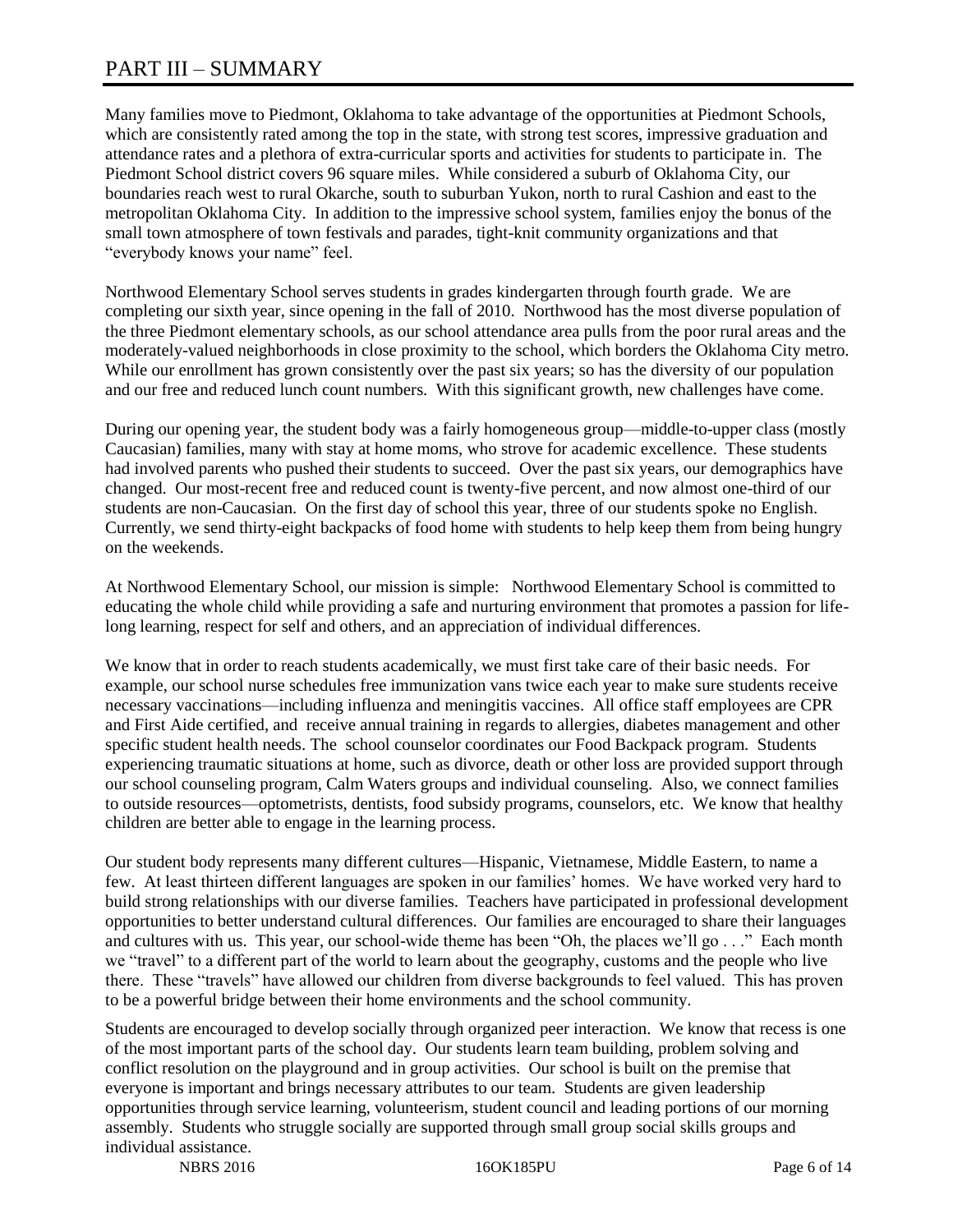Student Intervention Teams, made up of the principal, counselor, classroom teacher and reading specialist, meet bi-monthly to review data, discuss concerns and implement interventions. Our meetings are a balance of looking at individual student data and discussion of the child's strengths, needs and unique circumstances. That balance is key. With intentional and data-driven decisions, the best course of action for a student with needs becomes evident.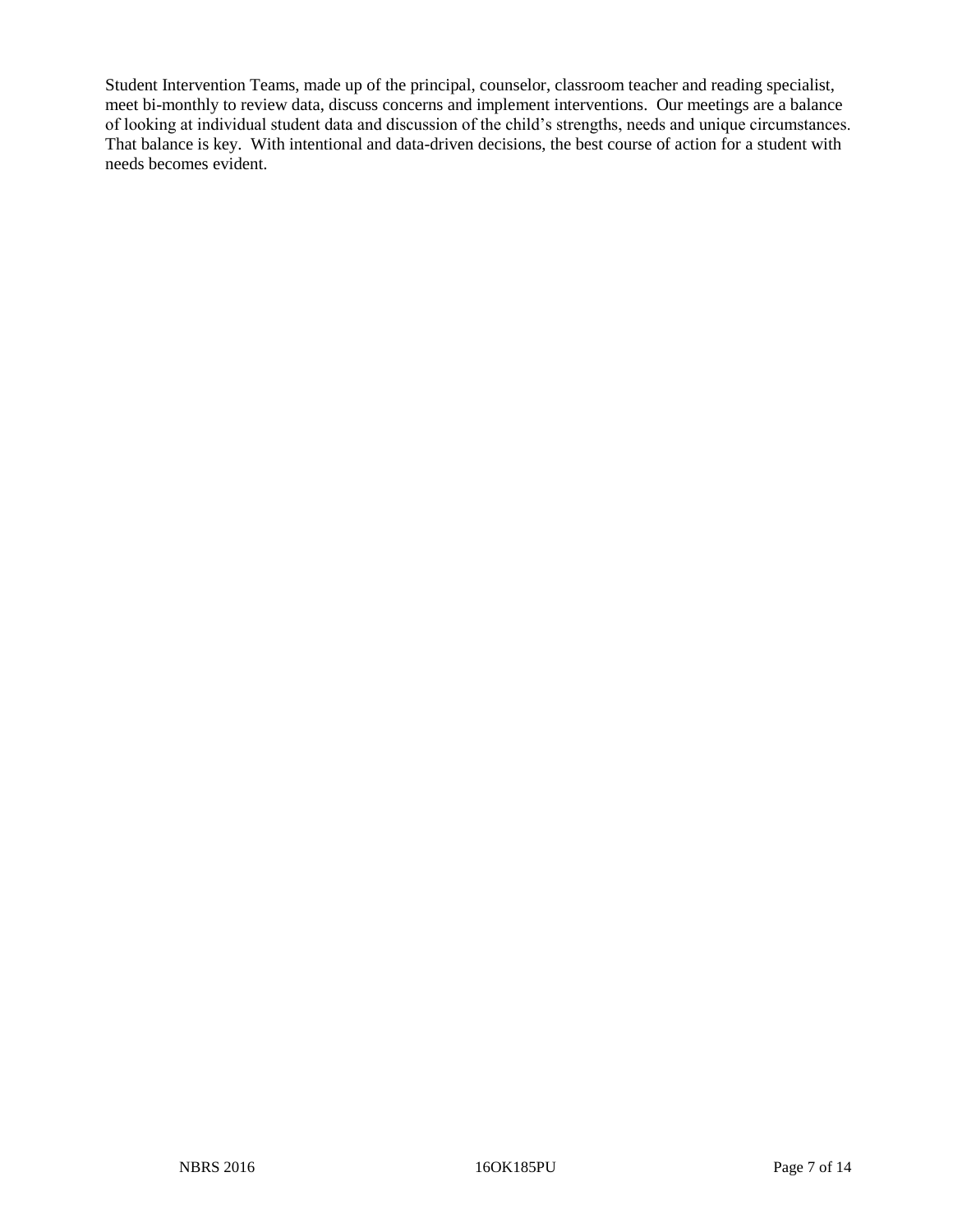## 1. Core Curriculum:

The district and school's overarching goal for curriculum and instruction is to provide students access to a high quality, rigorous curriculum that is standards-based, relevant, and engaging. Northwood Elementary's core curriculum is based upon the Oklahoma Academic Standards. Using the standards as a foundation, teachers and leaders have worked collaboratively to map out the curriculum to facilitate learning for students. In reading/English language arts, the curriculum is built upon key literacy skills to ensure that important connections are made across reading texts and writing in response to texts. An analysis of the main purposes for writing was used to ensure that instruction includes narrative, informative, and opinion writing, and that components of each are vertically aligned in grades K-4. Many different types of progress monitoring tools are used to determine literacy proficiency. DIBELS is the district-wide assessment tool used to measure the acquisition of early literacy skills from kindergarten through fourth grade. The data from this assessment are used to differentiate reading experiences for students in the classroom to meet students where they are and to build their skills. Remediation efforts are coordinated through the principal and reading specialist, and collaboration with the classroom teacher is important to provide the targeted assistance that all students need to achieve success. Acceleration opportunities for students are also incorporated into classroom instruction. In addition to the DIBELS assessment, the STAR Early Literacy and STAR assessment programs are used to further diagnose specific skills that are strengths and weaknesses for students. Ongoing formative assessment in reading and English language arts takes place to continually assess what students know and are able to do.

In mathematics, Northwood utilizes EnVision math, which is our district-adopted curriculum. In addition, in grades K-2, teachers supplement their instruction with the Developing Number Sense to target the number sense strand and build a solid foundation of number and operations among our students. Other supplemental programs include online fluency-based mathematics games and problem-solving experiences. Number Talks have been included as a regular part of instruction in grades K-4. Number Talks are short, ongoing daily routines that provide students with meaningful ongoing practice with computation. They are powerful tools for helping students develop computational fluency because the expectation is that they will use number relationships and the structures of numbers to add, subtract, multiply and divide. Number Talks rely on mental math opportunities to help students learn to work flexibly with numbers as they acquire strategies over time. Formative assessments are utilized in math to identify target skills for students and to develop small guided math groups designed to focus on specific concepts and skills.

Over the last year, our school has been committed to our SMART goal that was established at the beginning of the year. With last year being an adoption year for science, our team of leaders across the district determined that a purposeful focus on science would be beneficial for our students, and it would also provide teachers with the necessary support to implement revised science standards, a new science curriculum, and new laboratory materials. Our SMART goal for grades K-4 is: By May 2016, all elementary students will increase their scientific reasoning skills as evidenced through journaling, observations, discussions, and participation in at least four science explorations during the school year. With an intentional focus on science integration and designing high-quality, inquiry-based explorations, we have worked toward building scientists among our students. Our elective program includes a STEM (science, technology, engineering, and mathematics) course to further emphasize real-world connections in science and beyond.

Social studies and history at Northwood move far beyond the traditional scope of the discipline and include a variety of experiences in our curriculum which allow students to see meaningful social studies in action. Using the Oklahoma Academic Standards as a guide, teachers have integrated technology-based instruction and virtual field trips as a supplement to their instructional materials. These extensions allow students to experience different time periods and other geographic locations without leaving the classroom. Additionally, through incorporating children's literature into social studies instruction, student engagement increases, and important literacy skills are expanded in the content area. Teachers continually analyze formative and summative assessment data to make curricular and instructional adjustments. Exit tickets,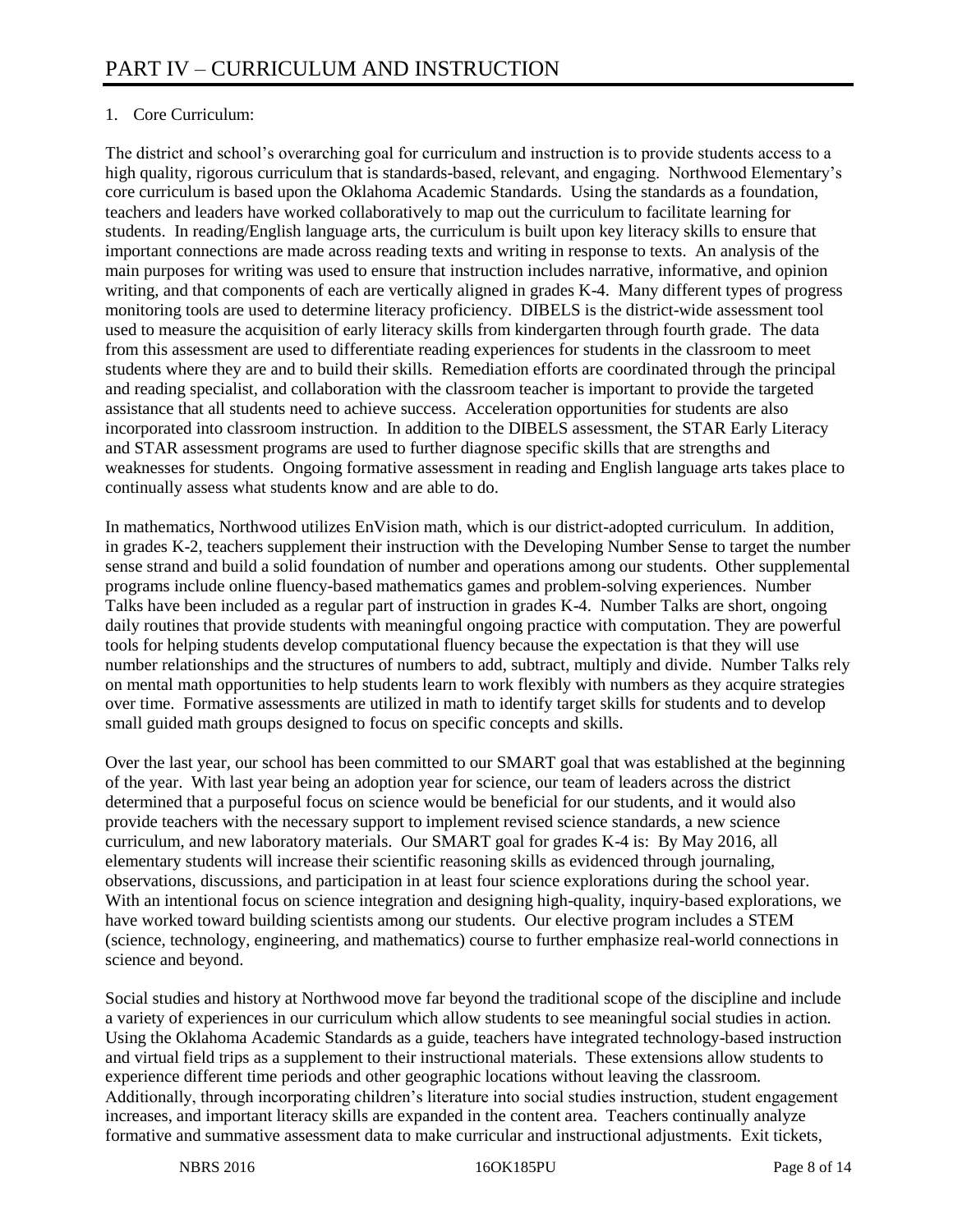technology-based games and questions, and Kagan structures are just a few examples of formative assessment strategies that are commonly used.

#### 2. Other Curriculum Areas:

In addition to core curriculum, students at Northwood Elementary are given additional learning opportunities in other curriculum areas. Professor and writer, Mark Van Doren, said, "The art of teaching is the art of assisting discovery". We believe that arts, physical education, foreign languages and technology support core curriculum and are integral to our students' success. All students, kindergarten through grade four, attend a specials' class each day, for 50 minutes, on a rotating basis.

All students attend General Music throughout the school year. Our music program is aligned to Oklahoma Academic Standards (OAS). Each class session includes vocal music, movement and instrumental music. Students begin reading music in kindergarten, with basic exposure to playing instruments, such as the xylophone, cymbals and rhythm sticks. Puppets, costumes and multi-media are used to engage students. Third and fourth graders learn to play ukuleles. Throughout the year, students study different countries and their cultures, including a folk song each month. The music teacher collaborates with grade level teachers to support core curriculum learning in the music classroom. Learning centers provide opportunities for students "practice" what they've learned and supplement the whole group instruction. Every grade level performs at least one concert or program each year for the school community and families. Third and fourth grade students have the opportunity to join Northwood Sound, our school's honor choir. These students perform concerts throughout the year. A select group of students participate in Circle the State With Song, a collaborative effort of area schools.

All students receive a minimum of 90 minutes of physical education each week. Physical Education classes begin with cardiovascular activity—engaging, exciting songs paired with dancing and exercise. PE classes, including warm-up times, are also used to practice a variety of motor skills and movement patterns, such as throwing and catching in a developmentally appropriate pattern. Multiplication and math facts are often integrated into games. Thematic units provide the basis for stations and rotations that include a variety of whole body movement and specific skill practice. All lessons are aligned with OAS. Students receive implicit health instruction over a variety of topics including healthy choices, personal safety and nutritional information. Students participate in games and activities to develop physical fitness, team-building, sportsmanship and fundamentals of sports' movements.

Technology is embedded into our classroom curriculum, across all subject areas. Each classroom has a SmartBoard, i-pads and ChromeBooks for students to use to access information, develop presentations, utilize supplemental curriculum supports and play learning games/applications. Computer banks are located in each hallway for student use.

The Piedmont School District implemented a rotation of STEM, Art and Spanish two years ago. These programs rotate through the elementaries for one-third of the year and become part of the specials' rotation in the school. This allows our students to have further exposure to a variety of concepts. Students are encouraged to "think outside the box" and see common things in a new way.

All grade levels participate in Science, Technology, Engineering, Math—also known as STEM. Lessons, experiments and projects are designed for each grade level, aligned with OAS and Engineering Practices, and supportive of core curriculum. The STEM teacher collaborates with classroom teachers to address specific needs to supplement classroom learning. The STEM program focuses on a variety of units such as weather, motion, coding and architecture.

All grade levels participate in Spanish, our foreign language program. The Spanish teacher aligns lessons to OAS. The primary focus of elementary Spanish class is to provide students with an appreciation for learning new languages, an understanding of culture, geography, customs and basic vocabulary. Older students also learn to conjugate verbs and use basic conversation. As Oklahoma has a significant Hispanic population and history, students are also taught the connections between Oklahoma history and the impact Hispanics have made. The Spanish teacher collaborates with grade level teachers to reinforce and align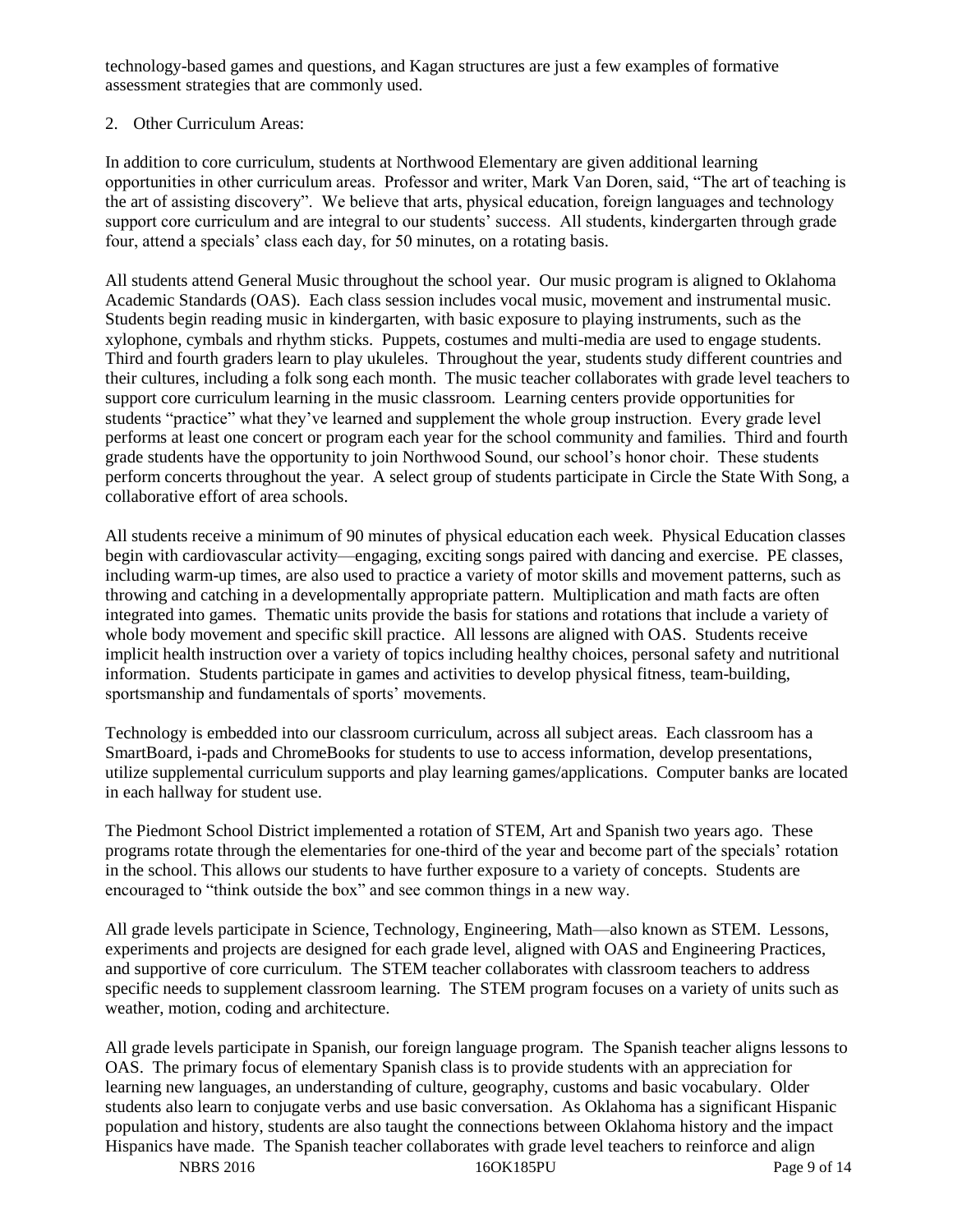curriculum learning. Technology is utilized in whole group and center rotations. Centers also include handson activities, movement and listening activities.

All grade levels participate in Visual Arts. Art lessons are aligned with OAS and follow a vertical continuum. Students are exposed to art mediums that are indicative of current lessons being taught in the regular classroom. Fourth graders also have the opportunity to participate in Honors Art, an after-school program to learn Art theory and practice at a deeper level.

3. Instructional Methods and Interventions:

At Northwood, we strive to meet the diverse needs of all our students. The Response to Intervention process is in place at Northwood. The students move through the tiered process based on the progress they make during interventions and their performance on weekly or bi-weekly progress monitoring which is based on their tier. Interventions are provided for reading and math. These include techniques from our reading and math series, The Six Minute Solution which is the companion book to DIBELS which provides specific interventions based on skill, Imagine Leaning a computer based reading and language program, the website - The Florida Center of Reading Research and math games from Kathy Richardson math program, Making Words by Patricia Cunningham and Richard Allington, Words their Way by Shane Templeton and an enrichment vocabulary program by Steck-Vaughn. Interventions are tailored to meet the demonstrated need for individual children. Interventions are charted and progress is demonstrated through student growth on progress monitoring probes from DIBELS, STAR Literacy test and AIMSWeb Math.

In the classrooms, teachers use small group instruction based on student's needs for both literacy and math. While reading groups have been a staple in the school environment, we have made the shift to utilize small group math instruction as well. The small group format allows teachers to remediate or challenge for each student as appropriate. Teachers have shared that they feel having both reading and math small groups has provided them a greater opportunity to observe student learning and to see areas that need to be retaught or perhaps provide a completely different learning method or strategy for a student. The whole class format does not allow teachers to see student's learning processes at the same depth that small instruction provides. We see this shift as a real strength at our site as it empowers teachers in their decision making and instruction. Furthermore, students are the ultimate winners as their achievement is realized at a greater level.

4. Assessment for Instruction and Learning and Sharing Assessment Results:

Annually, the students are screened for basic reading skills using DIBELS (Dynamic Indicators in Basic Early Literacy Success). This screening takes places in the fall, winter and spring for every student. This instrument allows us to see if the student is demonstrating overall literacy health as it screens all aspects of reading. This includes phonological awareness, phonics, fluency, vocabulary and comprehension. Students who score below benchmark, are given diagnostic reading tests which include the Developmental Reading Assessment-2 and the STAR Literacy test. All of this testing is used to create an intervention plan for the student. After each screening takes place, the Student Intervention Team meets by grade level to review the results and determine the best course of action for each child. Results from screenings are shared with parents at parent-teacher conferences. Furthermore, students who score below benchmark are placed on an Academic Progress Plan. This plan is created with the parent present and outlines the specific roles of the teacher, interventionist/reading specialist and the parent. All forms of testing are shared to ensure that parents have a more complete picture of the child's specific areas of need. The Student Intervention Team meets bi-monthly to review all data and student needs. This has been a powerful opportunity for collaboration and allows for the best decisions for student success.

The Oklahoma Core Curriculum tests provide our third and fourth grade families with information showing how their students performed based on the curriculum in reading and mathematics. We use this information to form tutoring groups for fourth graders who have exhibited an area of weakness on the test the previous year. This intentional forming of before and after school groups has been a great success for our students and allowed a more focused, intentional direction for each student based on their individual strengths and weaknesses.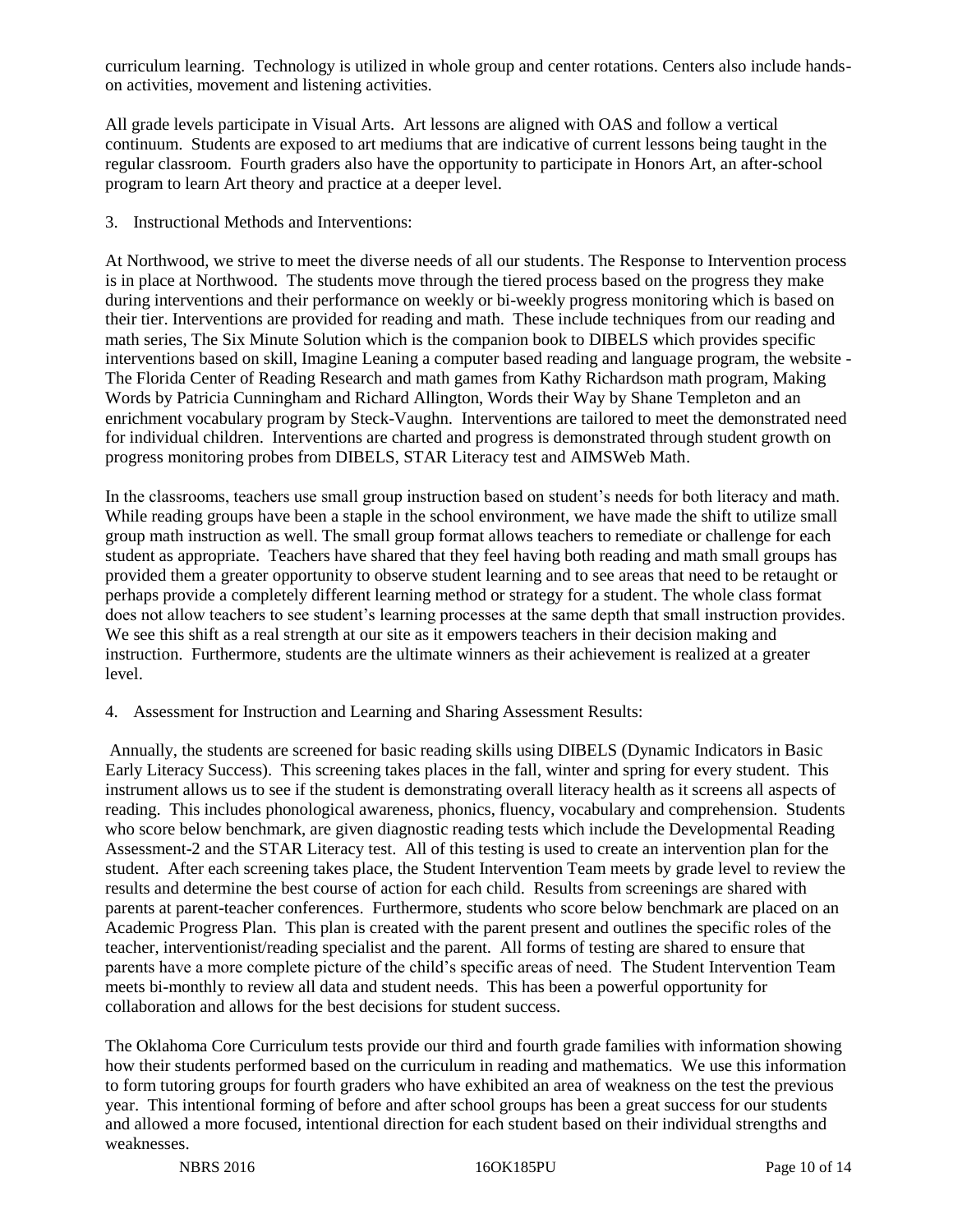High achieving students are serviced in multiple ways. Our school is fortunate to have a part-time Gifted and Talented teacher that services students in a variety of ways. Small group enrichment classes are provided for second, third and fourth graders that meet the state and district criteria for the gifted and talented program. Furthermore, our gifted and talented teacher provides higher-level thinking and enrichment classes at the first grade level. She is a willing resource for all students and has created interest groups for our school community as a whole. These include small groups with kindergarten and first grade students and enrichment clubs such as Chess Club.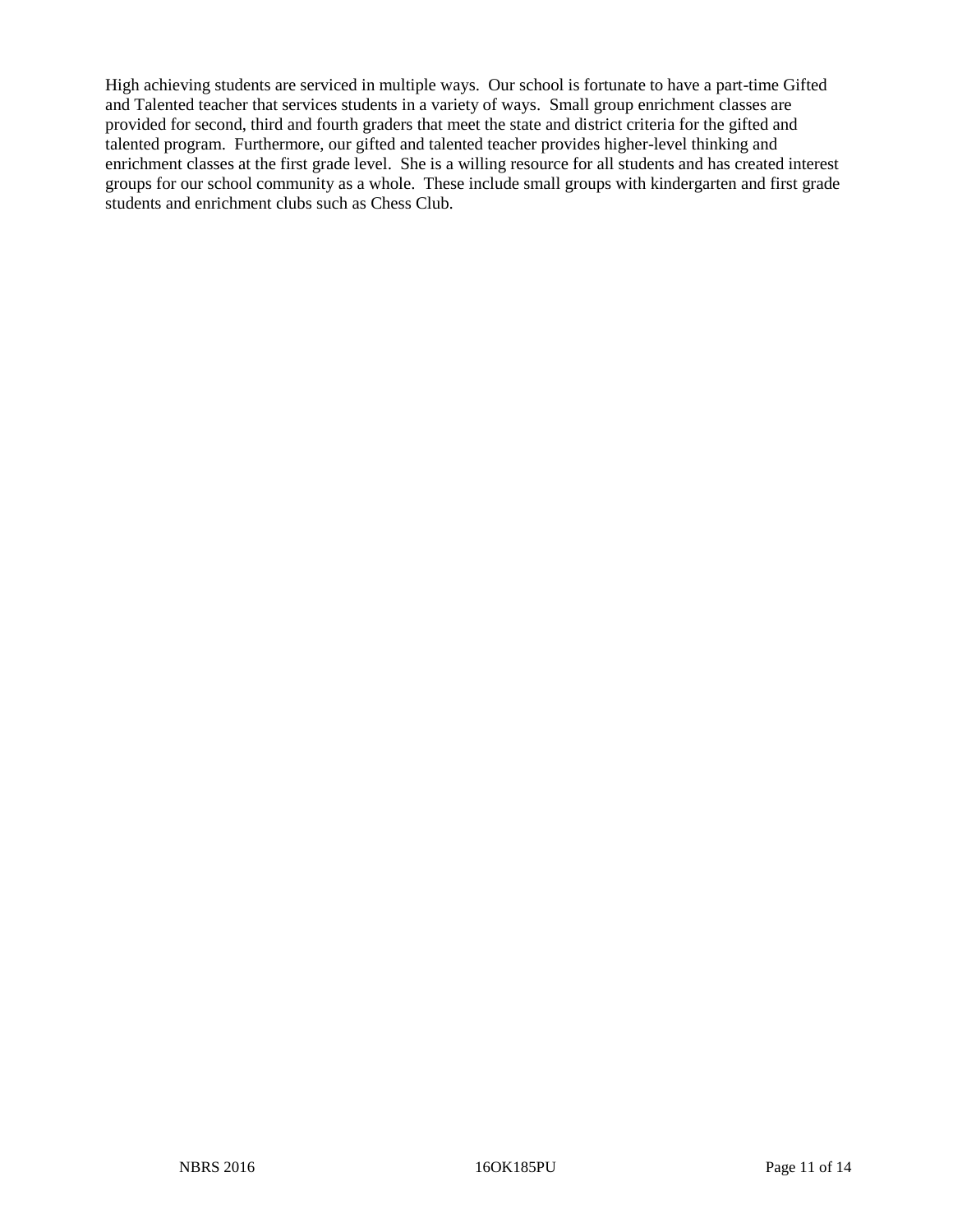### 1. School Climate/Culture:

Northwood Elementary School has created a nurturing, positive, family atmosphere. Students are greeted each morning by staff and Paw Pride (student council). Every student stepping off the bus, every student exiting a car, every student walking through our doors are met with a smile, a "good morning", or a fist bump—something to say we're glad they're here! We begin every day with an opening assembly, Wildcat Wake-Up. All students and staff gather in the gym to dance and sing (led by students), recite our school creed and fight song, the Pledge of Allegiance and the pledge to the Oklahoma flag. Also, we celebrate staff and student birthdays and accomplishments, whether from school or home.

School-wide procedures provide consistency and safety for students. Hall procedures, cafeteria procedures, arrival and dismissal procedures are posted, discussed and practiced throughout the school year. Students understand the expectation and feel secure in their school environment.

Our school community operates with a climate of mutual respect. Teachers and staff model respectful behavior and understand Debbie Silver's comment in Education Week Teacher, "Students work hardest for teachers they like and respect. When I'm asked, 'How do I get the students to like and respect me?' my immediate response is, 'Like and respect them first'".

Teachers feel valued and supported because their ideas and opinions matter. Teachers are encouraged to take on leadership roles, try new strategies and approaches and voice their concerns. Teacher accomplishments are celebrated—new degrees, grants received, awards are all celebrated with personal notes, breakfasts, special days . . . Teacher time is important and appreciated. Processes are stream-lined to ensure that teacher time is valued. Teachers are treated as professionals, with autonomy to make decisions and problem-solve.

#### 2. Engaging Families and Community:

We know that students experience more success when educators work together with the family and community. Therefore, we encourage active participation by all stakeholders. Our school has a strong Parent-Teacher Organization. Teachers and parents work side by side to support the educational process. The WatchDOGS program—Dads of Great Students improves our school environment by having dads (or other adult males) volunteer in our classrooms and throughout the school for a day at a time. The bonus is all of our students spend quality time with a male role model. Helping Hands, parent/grandparent volunteers, make copies, laminate and help in a variety of ways. Parents are invited to serve on many school committees including our Discipline & Safety committee, Fit & Healthy Kids committee, Reading Sufficiency committee, Native American committee and Gifted and Talented committee. Many parents, grandparents and retired educators from the community serve as Reading Mentors—reading and working with students who need additional practice and assistance. Each year, Northwood Elementary partners with community businesses to cultivate a positive relationship between school and business. For two years, we have partnered with the Scottish-Rite to provide after-school tutoring for students with reading needs. We invite outside organizations to provide enrichment opportunities for our students after school, such as American Sign Language and Theater.

#### 3. Professional Development:

Northwood Elementary is intentional in regards to professional development. Teachers complete surveys throughout the year, in order to meet the needs of teachers at this site. A professional development committee, composed of teachers, makes decisions on professional development opportunities. Staff members may request to attend outside training opportunities, on an as needed basis. Four early-release days are embedded in the school calendar to facilitate ease of professional development scheduling. This year, teachers have participated in professional development sessions to learn strategies for Science instruction aligned to the new state standards and Engineering practices. Our specific school site had a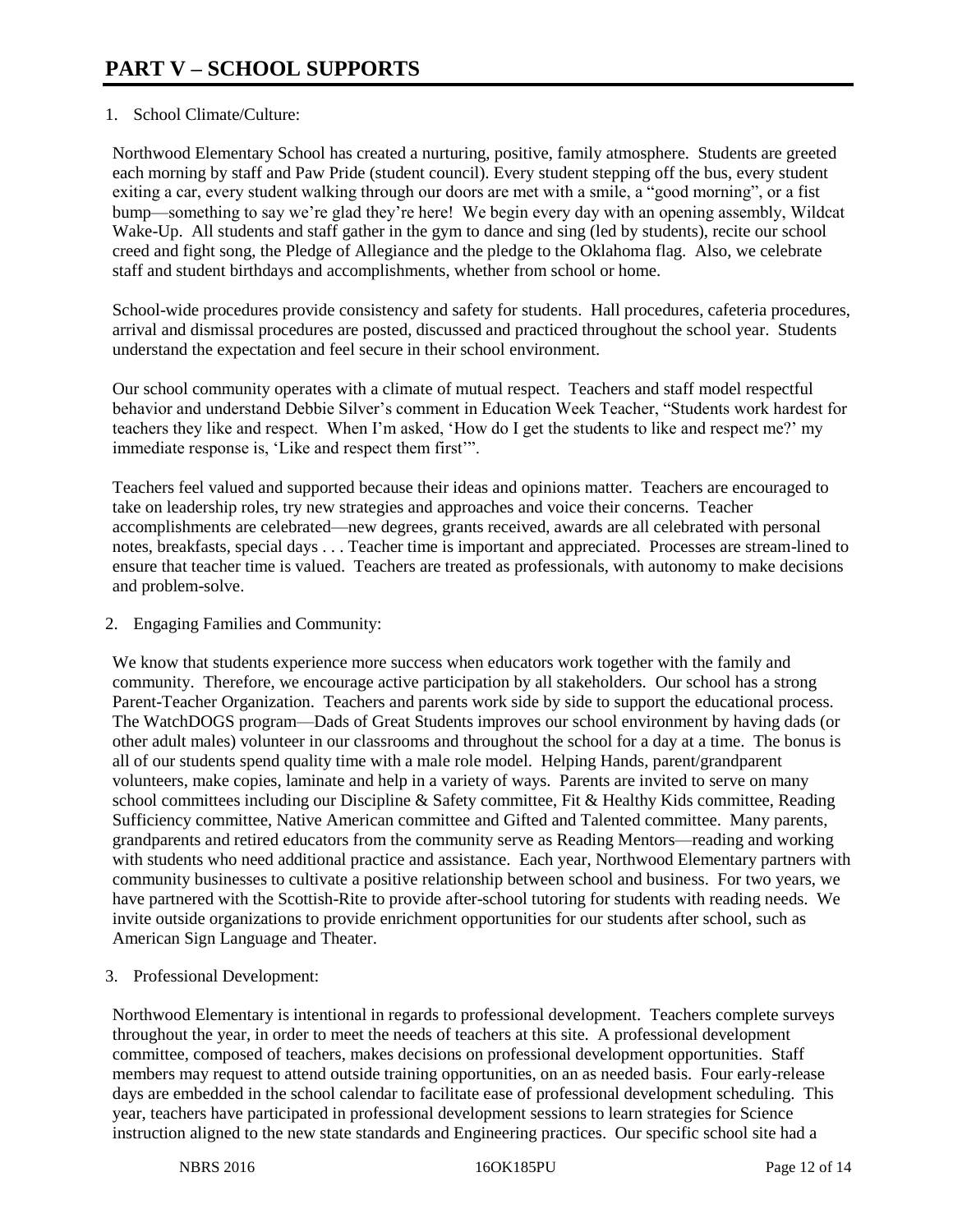need for English Language Learner strategies, as we have a continued increase in our ELL population. Therefore, students enjoyed a fun-filled day of "Around the World" activities with the help of parent volunteers, while teachers attended an all-day ELL training. Teacher feedback indicated that this was a much-needed and much-appreciated day of instruction. Twice this year, teachers have had the chance to learn from their colleagues with a professional development smorgasbord—teachers presenting on a variety of topics! Professional development at Northwood is always tied to specific needs, based on data and teacher input.

#### 4. School Leadership:

The goal of leadership at Northwood Elementary can be summed up with the quote by General Douglas McArthur, "A true leader has the confidence to stand alone, the courage to make tough decisions, and the compassion to listen to others. He does not set out to be a leader, but becomes one by the equality of his actions and the integrity of his intent." The school principal wears many hats—providing consistency and clarity of expectations and procedures, motivating and encouraging the team, being knowledgeable about best practices and current educational research and topics, serving the staff and students in a variety of ways.

Northwood's School Leadership Team is comprised of grade level representatives, a specials' representative and the school principal. This team, after taking suggestions and ideas, makes decisions in regards to school policy and procedures. This team also serves as a cheerleading squad, at times. Motivating and encouraging colleagues during stressful and difficult times, such as state testing and budget cuts. Each member of the School Leadership Team also presides over a committee. They take on the responsibilities of the committee meeting schedules, record of minutes and reporting duties. Committees include Reading Council, Safety/Discipline, Fit & Healthy Kids, Professional Development, Character/Citizenship, Native American, Curriculum, Technology, Gifted Education, Partners In Education, Student Recognition and Anti-Bullying. All teachers are encouraged to lead initiatives, programs, events, etc. There is much truth in Jean-Paul Sartre's quote, "Only the guy who isn't rowing has time to rock the boat."